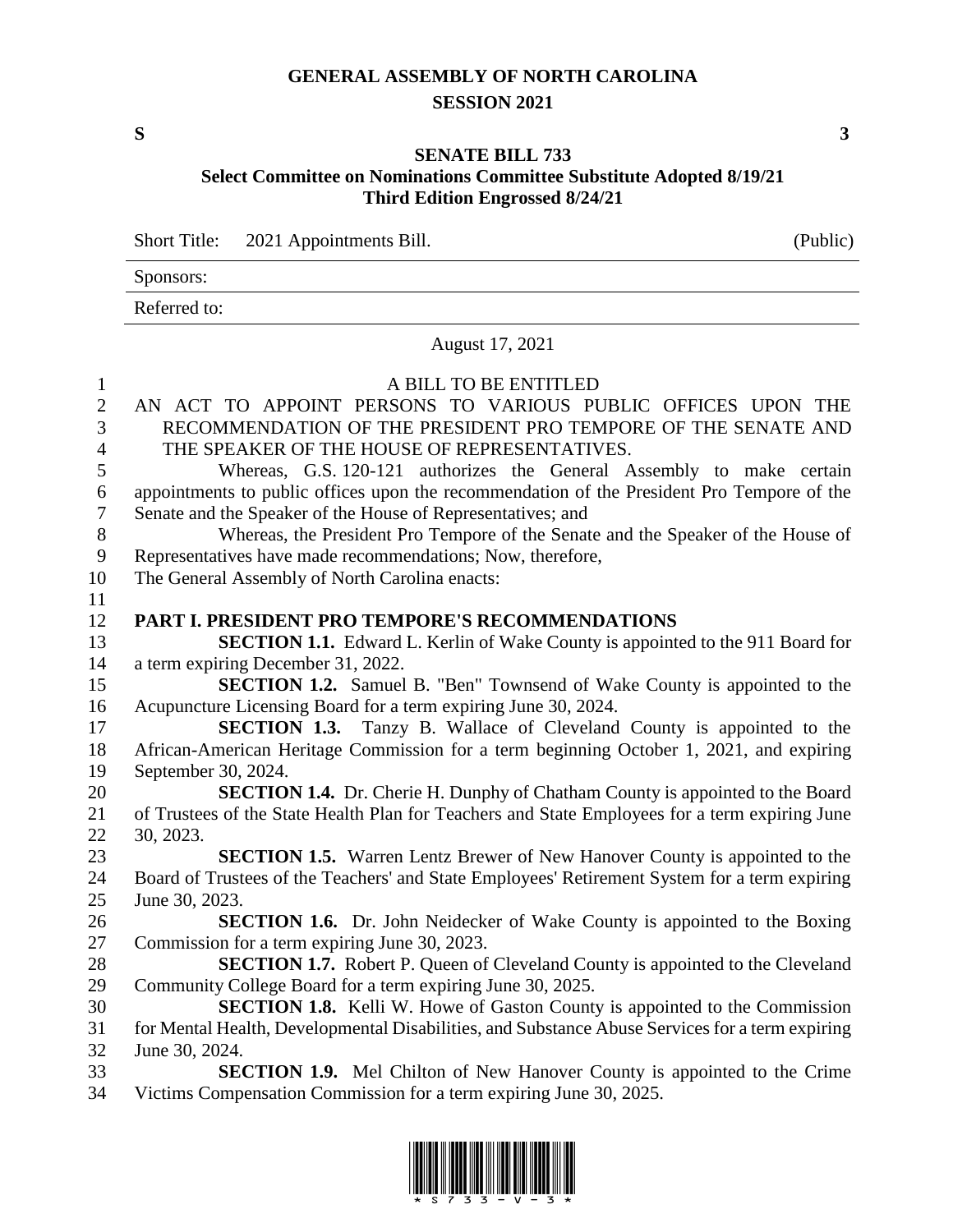### **General Assembly Of North Carolina Session 2021**

 **SECTION 1.10.** Ronald L. Parrish of Alamance County, Richard A. Epley of Burke County, Teresa M. Jardon of Caldwell County, and Michael D. Slagle of Mitchell County are appointed to the Criminal Justice Education and Training Standards Commission for terms expiring June 30, 2023. **SECTION 1.11.** Holly Audette of Pasquotank County is appointed to the Disciplinary Hearing Commission of the North Carolina State Bar for a term expiring June 30, 2024. **SECTION 1.12.** Cathy Cloninger of Gaston County, Carianne E. Fisher of Durham County, Elizabeth "Beth" Hunt of Wake County, Kathleen Lockwood of Durham County, and TeAndra Miller of Wake County are appointed to the Domestic Violence Commission for terms beginning September 1, 2021, and expiring August 31, 2023. **SECTION 1.13.** Anthony D. Blackman of Wake County is appointed to the Economic Investment Committee for a term beginning December 1, 2021, and expiring November 30, 2023. **SECTION 1.14.** David W. Jessen of Wake County is appointed to the Ferry Transportation Authority Board of Trustees for a term expiring June 30, 2024. **SECTION 1.15.(a)** John M. Check of Nash County is appointed to the Judicial Standards Commission for a term expiring December 31, 2023. **SECTION 1.15.(b)** Pursuant to Section 5 of S.L. 2021-47, Fred R. Jarrett of Lincoln County is appointed to the Judicial Standards Commission for a term expiring December 31, 2027, to serve as the alternate Commission member for the Commission member appointed by the General Assembly upon the recommendation of the President Pro Tempore of the Senate. **SECTION 1.16.** The Honorable Lisa S. Barnes of Nash County, the Honorable James Burgin of Harnett County, the Honorable Steve Jarvis of Davidson County, Dr. Douglas A. Schiller of Pitt County, Dr. David Y. Huang of Orange County, Leatrice Martin of Durham County, Heather P. Breedlove of Wake County, and Adrienne G. Calhoun of Guilford County are appointed to the Justus-Warren Heart Disease and Stroke Prevention Task Force for terms expiring June 30, 2023. **SECTION 1.17.** Kelly Cobb of Caswell County, Michael Daniels of Mecklenburg County, and Charles "Chuck" Heald of Durham County are appointed to the License to Give Trust Fund for terms beginning January 1, 2022, and expiring December 31, 2023. **SECTION 1.18.** Paul G. Butler of Bladen County is appointed to the Local Government Commission for a term expiring June 30, 2025. **SECTION 1.19.** Jessica K. Proctor of Wake County and Peter T. Daniel of Wake County are appointed to the North Carolina Agricultural Finance Authority for terms expiring July 1, 2024. **SECTION 1.20.** Henry Clay Taylor, III, of Wake County is appointed to the North Carolina Appraisal Board for a term expiring June 30, 2024. **SECTION 1.21.** Alleta S. "Selena" Johnson of Forsyth County is appointed to the North Carolina Behavior Analysis Board for a term expiring June 30, 2024. **SECTION 1.22.** William R. "Russ" Davis of Onslow County is appointed to the North Carolina Board for Licensing of Soil Scientists for a term expiring June 30, 2024. **SECTION 1.23.** Daniel A. Duffy of New Hanover County and Jackelyn L. Knight of Harnett County are appointed to the North Carolina Board of Athletic Trainer Examiners for terms beginning August 1, 2021, and expiring July 31, 2024. **SECTION 1.24.** Susana A. Camarasa of Yadkin County is appointed to the North Carolina Board of Dietetics/Nutrition for a term expiring June 30, 2024. **SECTION 1.24A.** Stacy Miller of Wake County is appointed to the North Carolina Board of Electrolysis Examiners for a term beginning January 1, 2022, and expiring August 31, 2024.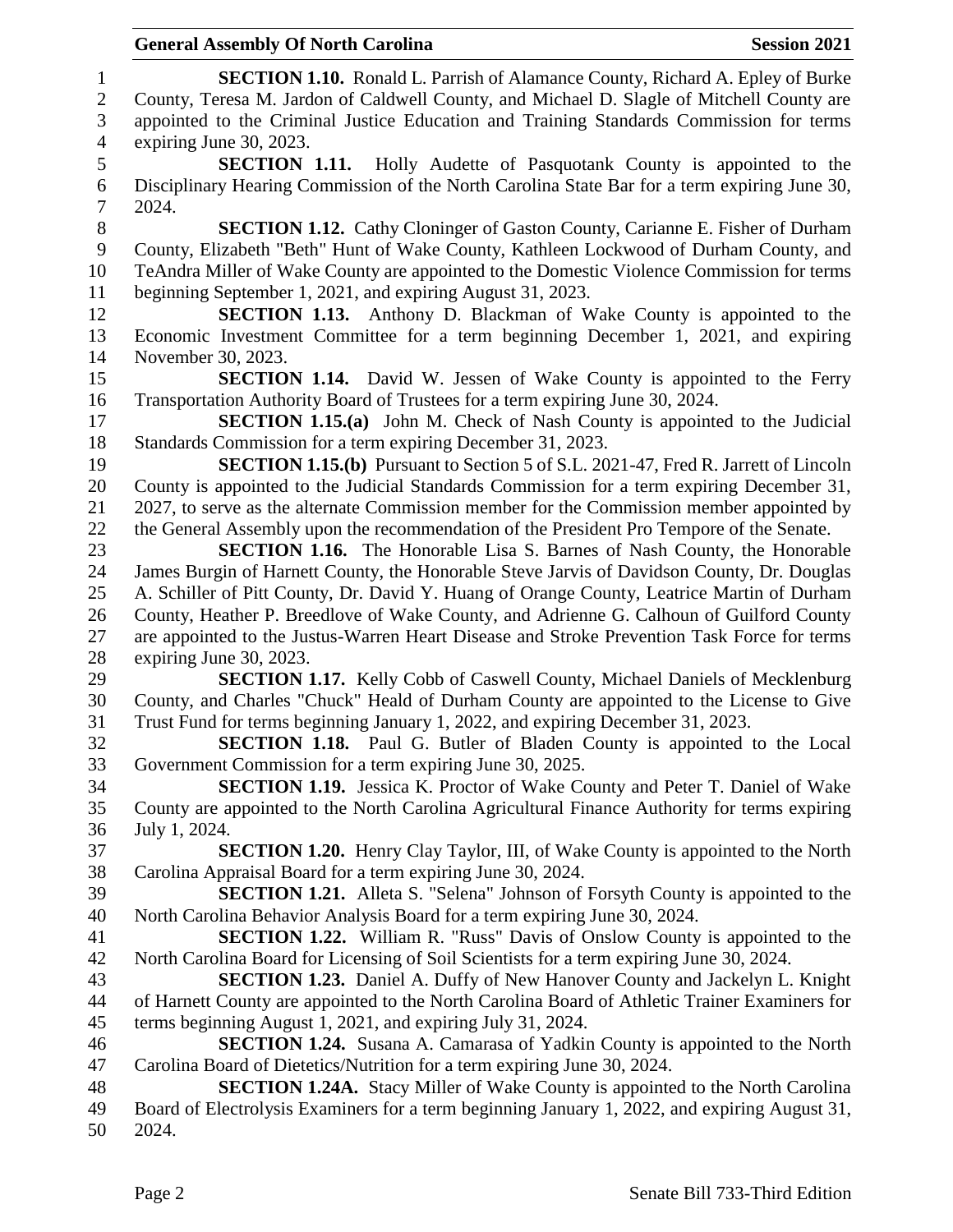**General Assembly Of North Carolina Session 2021 SECTION 1.25.** Samuel H. Houston of Wake County is appointed to the North Carolina Board of Science, Technology, and Innovation for a term expiring June 30, 2023. **SECTION 1.26.** John A. "Winn" Graham of Johnston County is appointed to the North Carolina Cemetery Commission for a term expiring June 30, 2025. **SECTION 1.27.** Todd Godbey of New Hanover County, Dr. John A. Eldridge of Chatham County, Dr. Rita C. Haire of Davidson County, and Heidi Dean of Buncombe County are appointed to the North Carolina Charter Schools Advisory Board for terms expiring June 30, 2025. **SECTION 1.28.** Alicia R. Fink of Wake County and Brittany N. Riggs of Harnett County are appointed to the North Carolina Child Care Commission for terms expiring June 30, 2023. **SECTION 1.29.** Michael J. Rusher of Wake County is appointed to the North Carolina Clean Water Management Trust Fund Board of Trustees for a term expiring June 30, 2024. **SECTION 1.30.** Mark B. Patterson of Cleveland County is appointed to the North Carolina Code Officials Qualification Board for a term expiring June 30, 2025. **SECTION 1.31.** Crystal Combs Cody of Cabarrus County, Daniel N. "Dan" Kiger of Surry County, and Robert W. "Bob" Lee of Anson County are appointed to the North Carolina Criminal Justice Information Network Governing Board for terms expiring June 30, 2025. **SECTION 1.32.** Satish S. Garimella of Wake County is appointed to the North Carolina Education and Workforce Innovation Commission for a term expiring June 30, 2024. **SECTION 1.33.** Charles J. Elledge of Wilkes County is appointed to the North Carolina Emergency Medical Services Advisory Council for a term beginning January 1, 2022, and expiring December 31, 2025. **SECTION 1.34.(a)** Jennifer "Jenny" Kelvington of Wake County is appointed to the North Carolina Environmental Management Commission for a term expiring June 30, 2023. **SECTION 1.34.(b)** Charles S. Carter of Wake County is appointed to the North Carolina Environmental Management Commission for a term expiring June 30, 2025. **SECTION 1.35.** Danny Barwick Smith of Lenoir County is appointed to the Board of Directors of the North Carolina Global TransPark Authority for a term expiring June 30, 2025. **SECTION 1.36.(a)** Leigh T. Brown of Cabarrus County is appointed to the North Carolina Housing Finance Agency Board of Directors for a term expiring June 30, 2023. **SECTION 1.36.(b)** Melvin Charles Mullen of Nash County, Paul Kennedy of Brunswick County, and Lavonda R. Daniels of Carteret County are appointed to the North Carolina Housing Finance Agency Board of Directors for terms expiring June 30, 2025. **SECTION 1.37.** Douglas Boyette of Wake County is appointed to the North Carolina Human Resources Commission for a term expiring June 30, 2025. **SECTION 1.38.** Richard B. Montague of Mitchell County, Andrew N. Kaiser of Catawba County, and Dr. Cory Hess of Harnett County are appointed to the Board of Directors of the North Carolina Institute of Medicine for terms beginning January 1, 2022, and expiring December 31, 2025. **SECTION 1.39.** David Litman of Forysth County and Nicole R. Alleman of Wake County are appointed to the North Carolina Interpreter and Transliterator Licensing Board for terms expiring June 30, 2024. **SECTION 1.40.** W. Charles Nieman of Dare County is appointed to the North Carolina Irrigation Contractors' Licensing Board for a term beginning October 1, 2021, and expiring September 30, 2024. **SECTION 1.41.** Darrin C. Hockstra of Wake County is appointed to the North Carolina Landscape Contractors' Licensing Board for a term beginning August 1, 2021, and expiring June 30, 2024.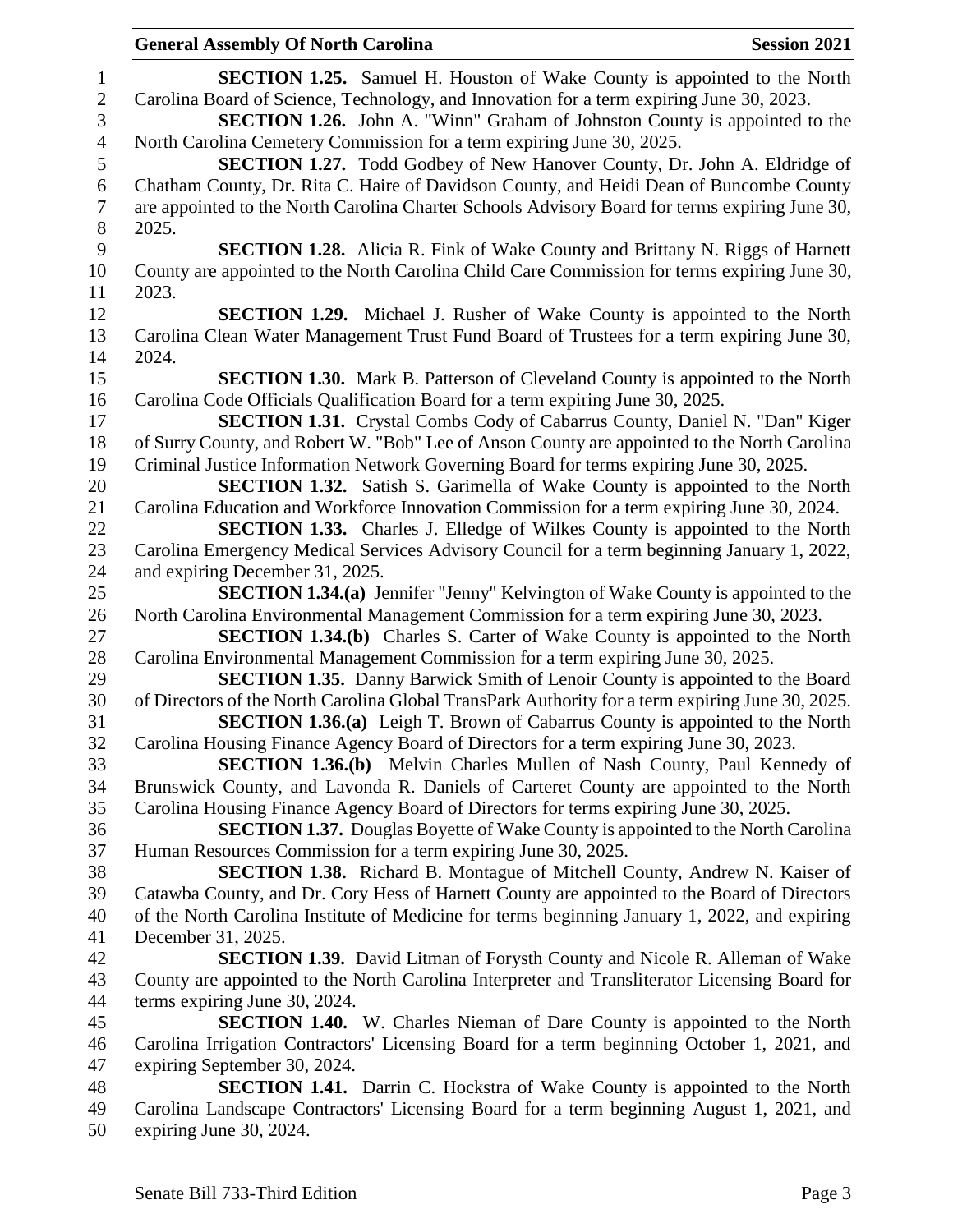### **General Assembly Of North Carolina Session 2021**

 **SECTION 1.42.** Deanna Brena of Robeson County and James D. "Jim" Storie of Watauga County are appointed to the North Carolina Locksmith Licensing Board for terms beginning January 1, 2022, and expiring December 31, 2024. **SECTION 1.43.** James P. Upton of Randolph County is appointed to the North Carolina Manufactured Housing Board for a term beginning October 1, 2021, and expiring September 30, 2024. **SECTION 1.44.** Mark G. Vrablic of Dare County is appointed to the North Carolina Marine Industrial Park Authority for a term expiring June 30, 2023. **SECTION 1.45.** Shawn P. Parker of Wake County is appointed to the North Carolina Medical Board for a term beginning November 1, 2021, and expiring October 31, 2024. **SECTION 1.46.** Shreita T. Powers of Wake County and Peggy L. Wilks of Wake County are appointed to the Board of Trustees of the North Carolina Museum of Art for terms expiring June 30, 2025. **SECTION 1.47.** Glen A. Hines of Currituck County is appointed to the North Carolina On-Site Wastewater Contractors and Inspectors Certification Board for a term expiring July 1, 2024. **SECTION 1.48.** Cynthia M. Tart of Brunswick County is appointed to the North Carolina Parks and Recreations Authority for a term expiring July 1, 2024. **SECTION 1.49.** Dr. Michael J. Maher of Wake County, Randall "Randy" Penfield of Guilford County, Anthony Graham of Guilford County, and Marcie Holland of Wake County are appointed to the North Carolina Professional Educator Preparation and Standards Commission for terms beginning September 1, 2021, and expiring August 31, 2023. **SECTION 1.50.** Thomas W. Glasgow of Carteret County is appointed to the North Carolina Railroad Board of Directors for a term expiring June 30, 2025. **SECTION 1.51.** Dr. Donald M. Brescia of Randolph County is appointed to the North Carolina Respiratory Care Board for a term beginning November 1, 2021, and expiring October 31, 2024. **SECTION 1.52.** William "Marc" Nichols of Wake County is appointed to the North Carolina Sheriffs' Education and Training Standards Commission for a term expiring June 30, 2023. **SECTION 1.53.** Alice Jane Williams of Wake County is appointed to the North Carolina State Board of Examiners of Fee-Based Practicing Pastoral Counselors for a term expiring September 30, 2024. **SECTION 1.54.** Roger M. Woods of Mecklenburg County is appointed to the North Carolina State Building Commission for a term expiring June 30, 2024. **SECTION 1.55.** Gerald Goolsby of Robeson County is appointed to the North Carolina State Commission of Indian Affairs for a term expiring June 30, 2023. **SECTION 1.56.** Patrick Paul "Pat" Joyce of Carteret County is appointed to the North Carolina State Ports Authority for a term expiring June 30, 2023. **SECTION 1.57.** Susan Stigall of Buncombe County is appointed to the North Carolina Teaching Fellows Commission for a term expiring June 30, 2023. **SECTION 1.58.** Montell "Monty" W. Irvin of Wake County is appointed to the North Carolina Turnpike Authority Board for a term expiring January 14, 2025. **SECTION 1.59.** Dr. Ronald J. Komich of Guilford County is appointed to the North Carolina Veterinary Medical Board for a term expiring June 30, 2026. **SECTION 1.60.** The Honorable John M. Alexander, Jr., of Wake County, Mark Craig of Guilford County, Landon G. Zimmer of New Hanover County, and Thomas "Tom" Berry of Guilford County are appointed to the North Carolina Wildlife Resources Commission for terms expiring June 30, 2023.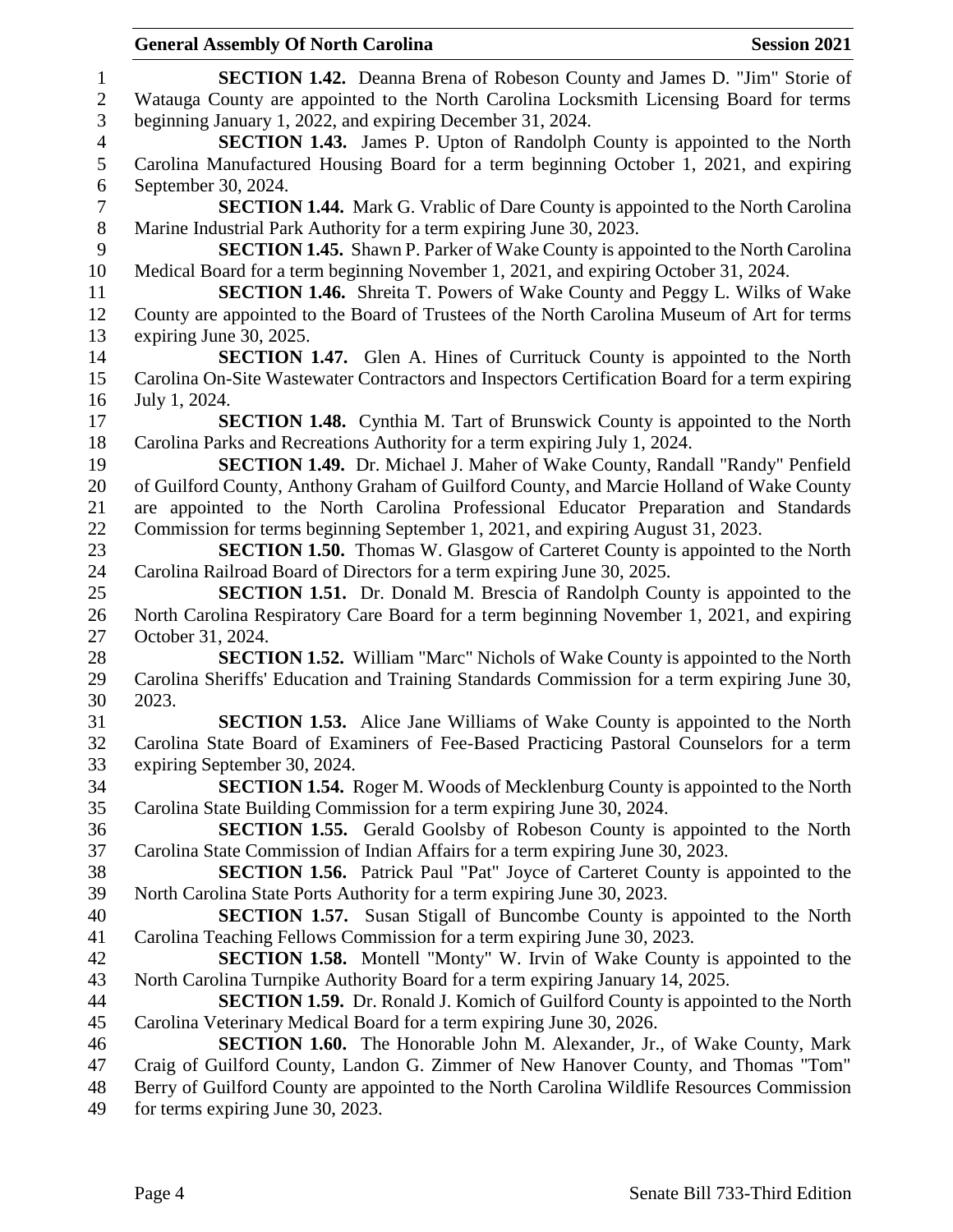| $\mathbf{1}$   | <b>SECTION 1.61.</b> Kevin R. Howell of Transylvania County is appointed to the                                                                                                |
|----------------|--------------------------------------------------------------------------------------------------------------------------------------------------------------------------------|
| $\sqrt{2}$     | Outdoor Heritage Advisory Council for a term beginning October 1, 2021, and expiring                                                                                           |
| 3              | September 30, 2025.                                                                                                                                                            |
| $\overline{4}$ | <b>SECTION 1.62.</b> Nada Lawrimore of Wilkes County is appointed to the Private                                                                                               |
| 5              | Protective Services Board for a term expiring July 1, 2022.                                                                                                                    |
| 6              | <b>SECTION 1.63.</b> Robert A. "Bobby" Bryan of Wake County and the Honorable                                                                                                  |
| $\tau$         | Robert "Bob" Rucho of Brunswick County are appointed to the Rules Review Commission for                                                                                        |
| $8\,$          | terms expiring June 30, 2023.                                                                                                                                                  |
| 9              | <b>SECTION 1.64.</b> Dr. Daniel C. Walter of Robeson County and Jeffrey G. Bullins of                                                                                          |
| 10             | Rockingham County are appointed to the Rural Infrastructure Authority for terms expiring June                                                                                  |
| 11             | 30, 2024.                                                                                                                                                                      |
| 12             | <b>SECTION 1.65.</b> Vickie L. Walker of Mecklenburg County is appointed to the                                                                                                |
| 13             | University of North Carolina Center for Public Media Board of Trustees for a term expiring June                                                                                |
| 14             | 30, 2023.                                                                                                                                                                      |
| 15             | <b>SECTION 1.66.</b> Laura K. Honeycutt of Guilford County is appointed to the Well                                                                                            |
| 16             | Contractors Certification Commission for a term expiring June 30, 2024.                                                                                                        |
| 17             |                                                                                                                                                                                |
| 18             | PART II. SPEAKER'S RECOMMENDATIONS                                                                                                                                             |
| 19             | <b>SECTION 2.1.</b> Douglas S. Penland of Clay County and Richard L. Stout of Onslow                                                                                           |
| 20             | County are appointed to the North Carolina Center for the Advancement of Teaching Board of                                                                                     |
| 21             | Trustees for terms expiring June 30, 2025.                                                                                                                                     |
| 22             | <b>SECTION 2.2.</b> Lisa Matthews of Cabarrus County is appointed to the                                                                                                       |
| 23             | African-American Heritage Commission for a term beginning October 1, 2021, and expiring                                                                                        |
| 24             | September 30, 2024.                                                                                                                                                            |
| 25             | <b>SECTION 2.3.</b> Keith R. Beavers of Duplin County is appointed to the North                                                                                                |
| 26             | Carolina Agricultural Finance Authority for a term expiring July 1, 2024.                                                                                                      |
| 27             | <b>SECTION 2.4.</b> Stephen H. Wheeler of Cumberland County and James Crabtree of                                                                                              |
| 28             | Guilford County are appointed to the Alarm Systems Licensing Board for terms expiring June                                                                                     |
| 29             | 30, 2024.                                                                                                                                                                      |
| 30             | <b>SECTION 2.5.</b> Dana Stonestreet of Buncombe County is appointed to the North                                                                                              |
| 31             | Carolina State Banking Commission for a term expiring June 30, 2025.                                                                                                           |
| 32             | <b>SECTION 2.6.</b> Lisa N. Ramsey of Mecklenburg County is appointed to the North                                                                                             |
| 33             | Carolina Behavior Analysis Board for a term beginning on July 1, 2021, and expiring June 30,                                                                                   |
| 34             | 2024.                                                                                                                                                                          |
| 35             | <b>SECTION 2.7.</b> T. Baker Glasgow of Wake County is appointed to the North                                                                                                  |
| 36             | Carolina State Building Commission for a term expiring June 30, 2024.                                                                                                          |
| 37             | <b>SECTION 2.8.</b> Joseph R. McLaughlin of Onslow County is appointed to the North                                                                                            |
| 38             | Carolina Capital Facilities Finance Agency Board of Directors for a term that began March 1,                                                                                   |
| 39             | 2021, and expires February 28, 2025.                                                                                                                                           |
| 40             | <b>SECTION 2.9.</b> William W. "Bill" Gaffney of Mecklenburg County is appointed to                                                                                            |
| 41<br>42       | the North Carolina Cemetery Commission for a term expiring June 30, 2025.                                                                                                      |
| 43             | <b>SECTION 2.10.</b> Judi K. Grainger of Wake County and Hamilton "Tony" Withers of<br>Wake County are appointed to the Centennial Authority for terms expiring June 30, 2025. |
| 44             | <b>SECTION 2.11.(a)</b> If House Bill 825, 2021 Regular Session, becomes law, then                                                                                             |
| 45             | Hilda Parler of Franklin County is appointed to the North Carolina Charter Schools Advisory                                                                                    |
| 46             | Board for a term expiring June 30, 2023, and Bruce B. Friend of Wake County, Dr. Shelly L.                                                                                     |
| 47             | Bullard of Cleveland County, and Lynn Kroeger of Union County are appointed to the North                                                                                       |
| 48             | Carolina Charter Schools Advisory Board for terms expiring June 30, 2025.                                                                                                      |
| 49             |                                                                                                                                                                                |
|                | <b>SECTION 2.11.(b)</b> If House Bill 825, 2021 Regular Session, does not become law,                                                                                          |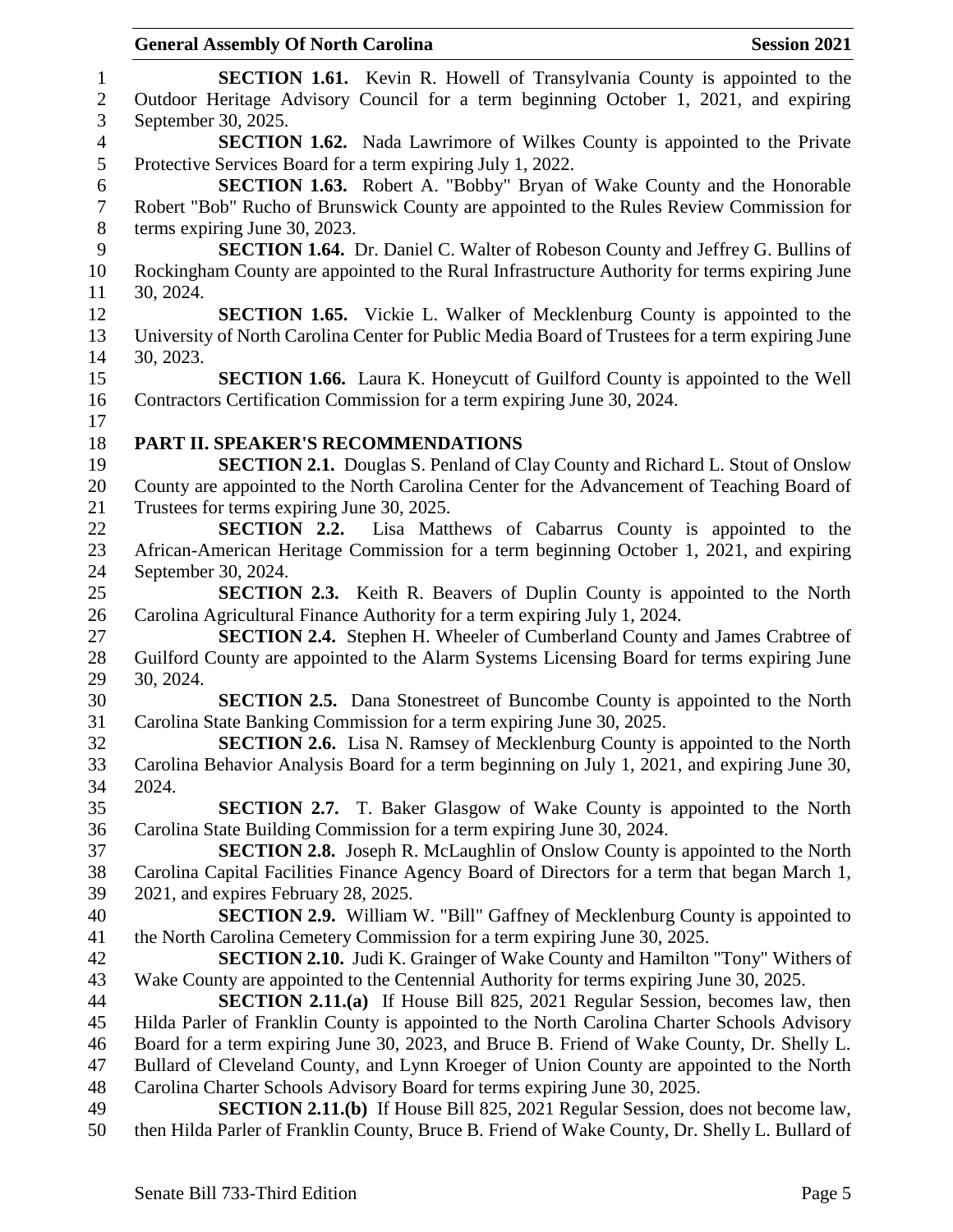Cleveland County, and Lynn Kroeger of Union County are appointed to the North Carolina Charter Schools Advisory Board for terms expiring June 30, 2025. **SECTION 2.12.** Kimberly J. McClure of Forsyth County and Perry S. Melton of Wake County are appointed to the North Carolina Child Care Commission for terms expiring June 30, 2023. **SECTION 2.13.** Dr. Raymond T. "Todd" Shaver of New Hanover County is appointed to the State Board of Chiropractic Examiners for a term expiring June 30, 2023. **SECTION 2.14.** Allen Kelly of Wake County is appointed to the North Carolina Code Officials Qualification Board for a term expiring June 30, 2025. **SECTION 2.15.** Morris W. Boswell of Wake County is appointed to the State Board of Cosmetic Art Examiners for a term expiring June 30, 2024. **SECTION 2.16.** Jeffrey M. Oliver of Cleveland County, Angela L. Williams of Guilford County, Stanley H. Hicks of Randolph County, and David L. Rose of Stokes County are appointed to the Criminal Justice Education and Training Standards Commission for terms expiring June 30, 2023. **SECTION 2.17.** The Honorable Tare Davis of Warren County is appointed to the North Carolina Criminal Justice Information Network Governing Board for a term expiring June 30, 2025. **SECTION 2.18.** Karen Thomas of Wake County is appointed to the North Carolina Board of Dietetics/Nutrition Board for a term expiring June 30, 2024. **SECTION 2.19.** Kimberly W. Strach of Wake County and Suzanne C. Creech of Pitt County are appointed to the Disciplinary Hearing Commission of the North Carolina State Bar for terms expiring June 30, 2024. **SECTION 2.20.** Harold R. "Dolph" Sumner of Gaston County is appointed to the Dispute Resolution Commission for a term beginning October 1, 2021, and expiring September 30, 2024. **SECTION 2.21.** Regina E. Gurley of Wayne County, The Honorable Nathaniel M. Knust of Cabarrus County, and Saira Estrada of Durham County are appointed to the Domestic Violence Commission for terms beginning September 1, 2021, and expiring August 31, 2023. **SECTION 2.22.** Michelle P. Logan of Pitt County is appointed to the North Carolina Education and Workforce Innovation Commission for a term expiring June 30, 2022, to fill the unexpired term of Craig Hagood. **SECTION 2.23.** Christopher M. Duggan of Union County and Steven P. Keen of Wayne County are appointed to the North Carolina Environmental Management Commission for terms expiring June 30, 2025. **SECTION 2.24.** Paul J. Cozza of New Hanover County is appointed to the Ferry Transportation Authority Board of Trustees for a term expiring June 30, 2024. **SECTION 2.25.** The Honorable Darrell McCormick of Yadkin County is appointed to the North Carolina Board of Funeral Service for a term expiring December 31, 2023. **SECTION 2.26.** Steve R. Mayo of Wayne County and William T. Lamm, III, of Wilson County are appointed to the North Carolina Global TransPark Authority Board of Directors for terms expiring June 30, 2025. **SECTION 2.27.** J. Michael Stevenson of Cherokee County is appointed to the Board of Trustees of the State Health Plan for Teachers and State Employees for a term expiring June 30, 2023. **SECTION 2.28.** William H. Morris of Harnett County is appointed to the North Carolina Home Inspector Licensure Board for a term expiring July 1, 2025. **SECTION 2.29.** Tom Smith of Wake County, James Carlton Kearney, Sr., of Henderson County, Paul S. Jaber of Nash County, and James W. "Bill" Oglesby of Buncombe County are appointed to the North Carolina Housing Finance Agency Board of Directors for

terms expiring June 30, 2023.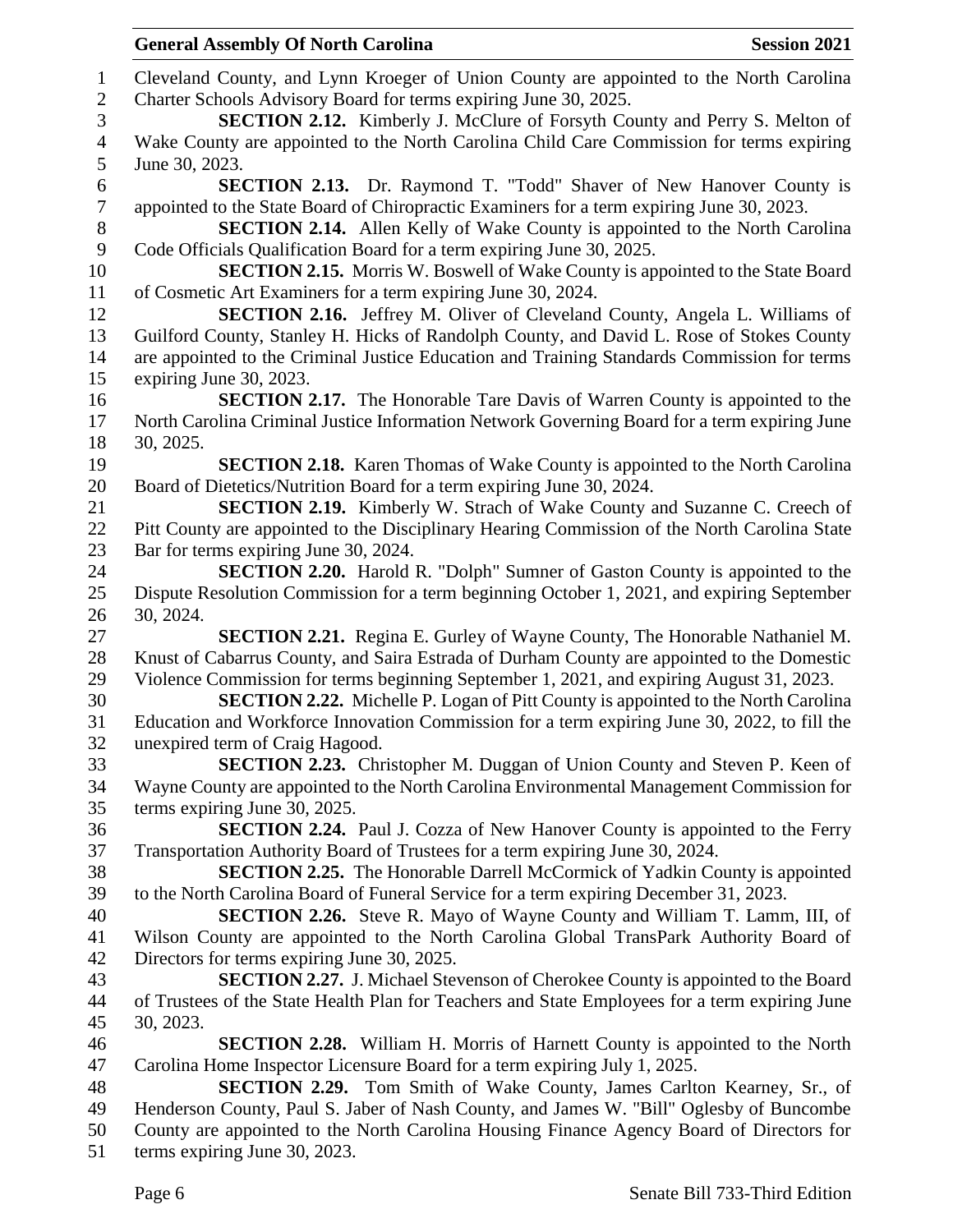# **General Assembly Of North Carolina Session 2021**

 **SECTION 2.30.** Dan W. Kornelius of Forsyth County, Jeannie C. "JC" Lyle of New Hanover County, Scott Dedman of Buncombe County, Brian Coyle of Wake County, and Melody Smith of Wake County are appointed to the North Carolina Housing Partnership for terms beginning September 1, 2021, and expiring August 31, 2024. **SECTION 2.31.** Philip J. Strach of Wake County and April D. Page of Wake County are appointed to the State Human Resources Commission for terms expiring June 30, 2025. **SECTION 2.32.** Brian L. McGinnis of Gaston County, Anita Bachmann of Guilford County, and Timothy S. Norris of Rowan County are appointed to the North Carolina Institute of Medicine Board of Directors for terms beginning January 1, 2022, and expiring December 31, 2025. **SECTION 2.33.** The Honorable John Szoka of Cumberland County is appointed to the Interstate Commission on Educational Opportunity for Military Children State Council for a term beginning January 1, 2022, and expiring December 31, 2025. **SECTION 2.34.** Kurt H. Bland of Wake County is appointed to the North Carolina Irrigation Contractors' Licensing Board for a term beginning October 1, 2021, and expiring September 31, 2024. **SECTION 2.35.** Pursuant to Section 5 of S.L. 2021-47, Paul Y. Coble of Wake County is appointed to the Judicial Standards Commission for a term expiring June 30, 2027, to serve as the alternate Commission member for the Commission member appointed by the General Assembly upon the recommendation of the Speaker of the House of Representatives. **SECTION 2.36.** The Honorable Sherry E. Butler of Catawba County, Ashley M. Honeycutt of Wake County, Amanda L. Wilson of Chatham County, Joseph E. Propst, Jr., of Wake County, Ryan S. Swanson of Wake County, Representative Frank Iler of Brunswick County, Representative Larry Yarborough of Person County, and Representative Becky Carney of Mecklenburg County are appointed to the Justus-Warren Heart Disease and Stroke Prevention Task Force for terms expiring June 30, 2023. **SECTION 2.37.** Timothy J. Boone of Henderson County is appointed to the North Carolina Landscape Contractors' Licensing Board for a term beginning August 1, 2021, and expiring July 31, 2024. **SECTION 2.38.** Michael J. Lalor of Forsyth County is appointed to the License to Give Trust Fund Commission for a term expiring December 31, 2022, to fill the unexpired term of Linda Darden. **SECTION 2.39.** Michael D. Philbeck of Cleveland County is appointed to the Local Government Commission for a term expiring June 30, 2025. **SECTION 2.40.** Deborah M. Atkinson of Wake County is appointed to the North Carolina Locksmith Licensing Board for a term beginning January 1, 2022, and expiring December 31, 2024. **SECTION 2.41.** Spencer Scarboro of Wake County, William B. "Bruce" McPherson of Columbus County, and Earline L. Smith of Rutherford County are appointed to the North Carolina Manufactured Housing Board for terms expiring June 30, 2024. **SECTION 2.42.** James P. Tobin of Dare County is appointed to the North Carolina Marine Industrial Park Authority for a term expiring June 30, 2023. **SECTION 2.43.** Robert J. Reeves of Mecklenburg County and Rachel C. Goolsby of New Hanover County are appointed to the North Carolina Board of Massage and Bodywork Therapy for terms expiring June 30, 2024. **SECTION 2.44.** Glenn O. Buck, Jr., of Pitt County, Shelli E. Stoker of Mecklenburg County, and Dr. Micah H. Krempasky of Wake County are appointed to the Commission for Mental Health, Developmental Disabilities, and Substance Abuse Services for terms expiring June 30, 2024.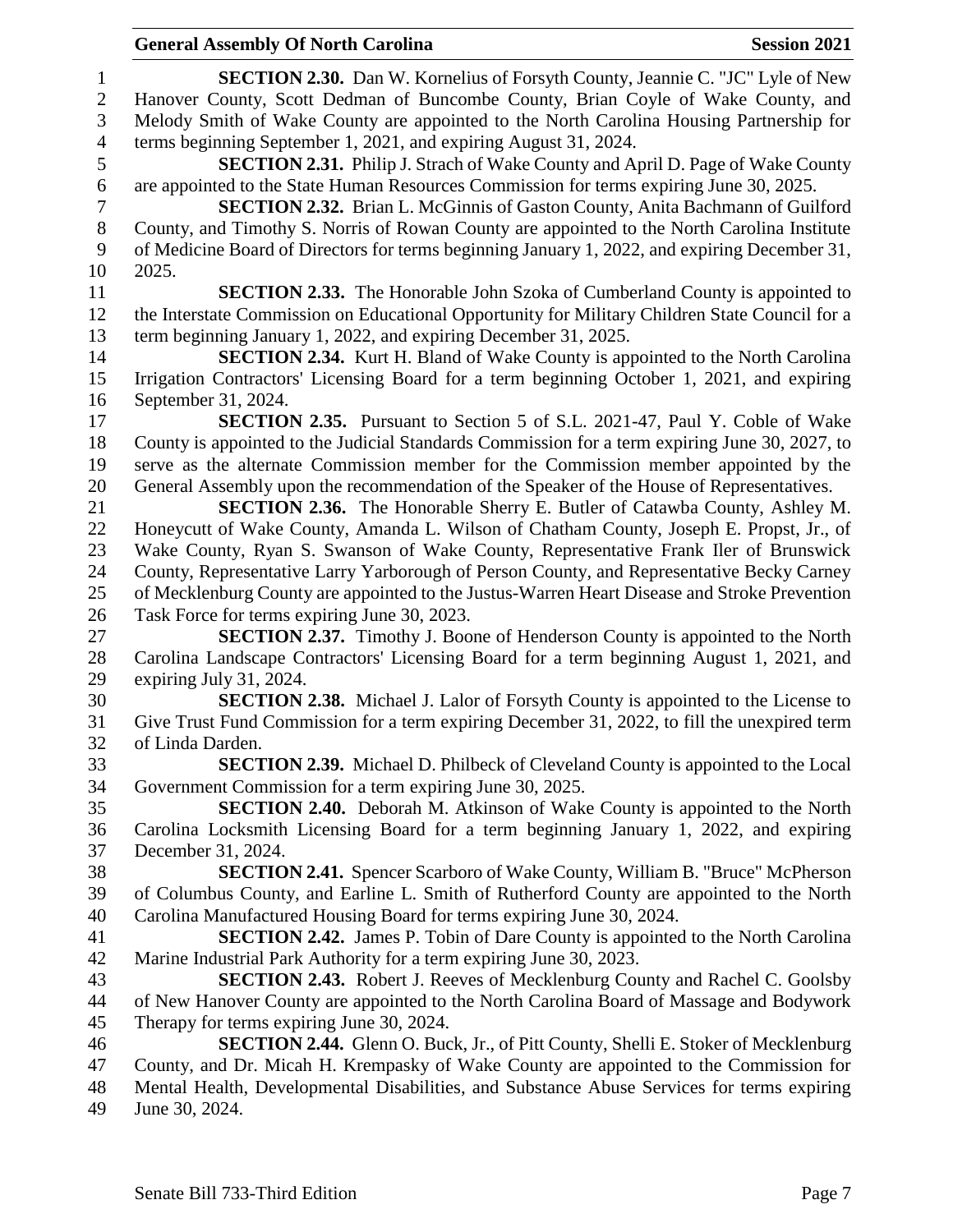|                   | <b>General Assembly Of North Carolina</b><br><b>Session 2021</b>                                                                                                                           |
|-------------------|--------------------------------------------------------------------------------------------------------------------------------------------------------------------------------------------|
| 1                 | <b>SECTION 2.45.</b> Mary Jo Cresimore of Wake County and R. Gene Davis of Wake                                                                                                            |
| $\mathbf{2}$<br>3 | County are appointed to the North Carolina Museum of Art Board of Trustees for terms expiring<br>June 30, 2025.                                                                            |
| $\overline{4}$    | SECTION 2.46. James L. Beeson of Guilford County is appointed to the North                                                                                                                 |
| 5<br>6            | Carolina On-Site Wastewater Contractors and Inspectors Certification Board for a term expiring<br>July 1, 2024.                                                                            |
| $\tau$            | <b>SECTION 2.47.</b> Harry M. Shaw of New Hanover County is appointed to the Outdoor                                                                                                       |
| $8\,$<br>9        | Heritage Advisory Council for a term beginning October 1, 2021, and expiring September 30,<br>2025.                                                                                        |
| 10                | <b>SECTION 2.48.</b> Amber H. Brown of Cleveland County is appointed to the North                                                                                                          |
| 11<br>12          | Carolina Parks and Recreation Authority for a term expiring July 1, 2024.<br><b>SECTION 2.49.</b> Augustus H. Tulloss of Nash County is appointed to the North                             |
| 13                | Carolina State Ports Authority for a term expiring June 30, 2023.                                                                                                                          |
| 14                | <b>SECTION 2.50.</b> Pamela H. Huffman of Wilkes County is appointed to the North                                                                                                          |
| 15                | Carolina Principal Fellows and TP3 Commission for a term expiring June 30, 2023, to fill the                                                                                               |
| 16                | unexpired term of Richard A. Cornette.                                                                                                                                                     |
| 17                | <b>SECTION 2.52.</b> Dr. Aaron Fleming of Harnett County, Craig S. Smith of Cabarrus                                                                                                       |
| 18                | County, Eric T. Patin of Lee County, and Dr. Virginia A. Bullock of Alamance County are                                                                                                    |
| 19                | appointed to the North Carolina Professional Educator Preparation and Standards Commission                                                                                                 |
| 20                | for terms beginning September 1, 2021, and expiring August 31, 2023.                                                                                                                       |
| 21                | <b>SECTION 2.53.</b> James Nance of Stanly County is appointed to the North Carolina                                                                                                       |
| 22                | Railroad Company Board of Directors for a term expiring June 30, 2025.                                                                                                                     |
| 23                | <b>SECTION 2.54.</b> Zack L. Phillips of Madison County and Dr. Lisa I. Mansur of                                                                                                          |
| 24                | Moore County are appointed to the North Carolina Respiratory Care Board for terms beginning                                                                                                |
| 25                | November 1, 2021, and expiring October 31, 2024.                                                                                                                                           |
| 26<br>27          | <b>SECTION 2.55.</b> Earl W. Willis, Jr., of Chowan County is appointed to the Board of<br>Directors of Roanoke Island Historical Association, Inc., for a term beginning October 1, 2021, |
| 28                | and expiring September 30, 2024.                                                                                                                                                           |
| 29                | <b>SECTION 2.56.</b> Andrew P. Atkins of Wake County, the Honorable Barbara Jackson                                                                                                        |
| 30                | of Wake County, and Wayne R. Boyles, III, of Moore County are appointed to the Rules Review                                                                                                |
| 31                | Commission for terms expiring June 30, 2023.                                                                                                                                               |
| 32                | SECTION 2.57. Elizabeth P. Gaither of Catawba County and Kevin Skinner of Pitt                                                                                                             |
| 33                | County are appointed to the Rural Infrastructure Authority for terms expiring June 30, 2024.                                                                                               |
| 34                | <b>SECTION 2.58.</b> Sean P. Tario of Wake County is appointed to the North Carolina                                                                                                       |
| 35                | Board of Science, Technology, and Innovation for a term expiring June 30, 2023.                                                                                                            |
| 36                | <b>SECTION 2.59.</b> The Honorable James "Alan" Norman of Cleveland County is                                                                                                              |
| 37                | appointed to the North Carolina Sheriffs' Education and Training Standards Commission for a                                                                                                |
| 38                | term beginning September 1, 2021, and expiring August 30, 2024.                                                                                                                            |
| 39                | <b>SECTION 2.61.</b> Dr. Prince H. Bull, Sr., of Gaston County is appointed to the North                                                                                                   |
| 40                | Carolina Teaching Fellows Commission for a term expiring July 1, 2023.                                                                                                                     |
| 41                | <b>SECTION 2.62.</b> Melissa Ross Matton of Wake County and Brian S. Edlin of Wake                                                                                                         |
| 42                | County are appointed to the Umstead Act Competition Review Panel (UNC Umstead Review                                                                                                       |
| 43                | Panel) for terms expiring June 30, 2025.                                                                                                                                                   |
| 44                | <b>SECTION 2.63.</b> Robin P. Lazaro of Wake County is appointed to the North Carolina                                                                                                     |
| 45                | Veterinary Medical Board for a term expiring June 30, 2026.                                                                                                                                |
| 46<br>47          | <b>SECTION 2.64.(a)</b> The Honorable B. "Bill" R. Goins, Jr., of Surry County is                                                                                                          |
| 48                | appointed to the North Carolina State Water Infrastructure Authority for a term expiring June 30,<br>2022, to fill the unexpired term of Calvin Stiles.                                    |
| 49                | <b>SECTION 2.64.(b)</b> Maria S. Hunnicutt of Rutherford County is appointed to the                                                                                                        |
| 50                | North Carolina State Water Infrastructure Authority for a term expiring June 30, 2023.                                                                                                     |